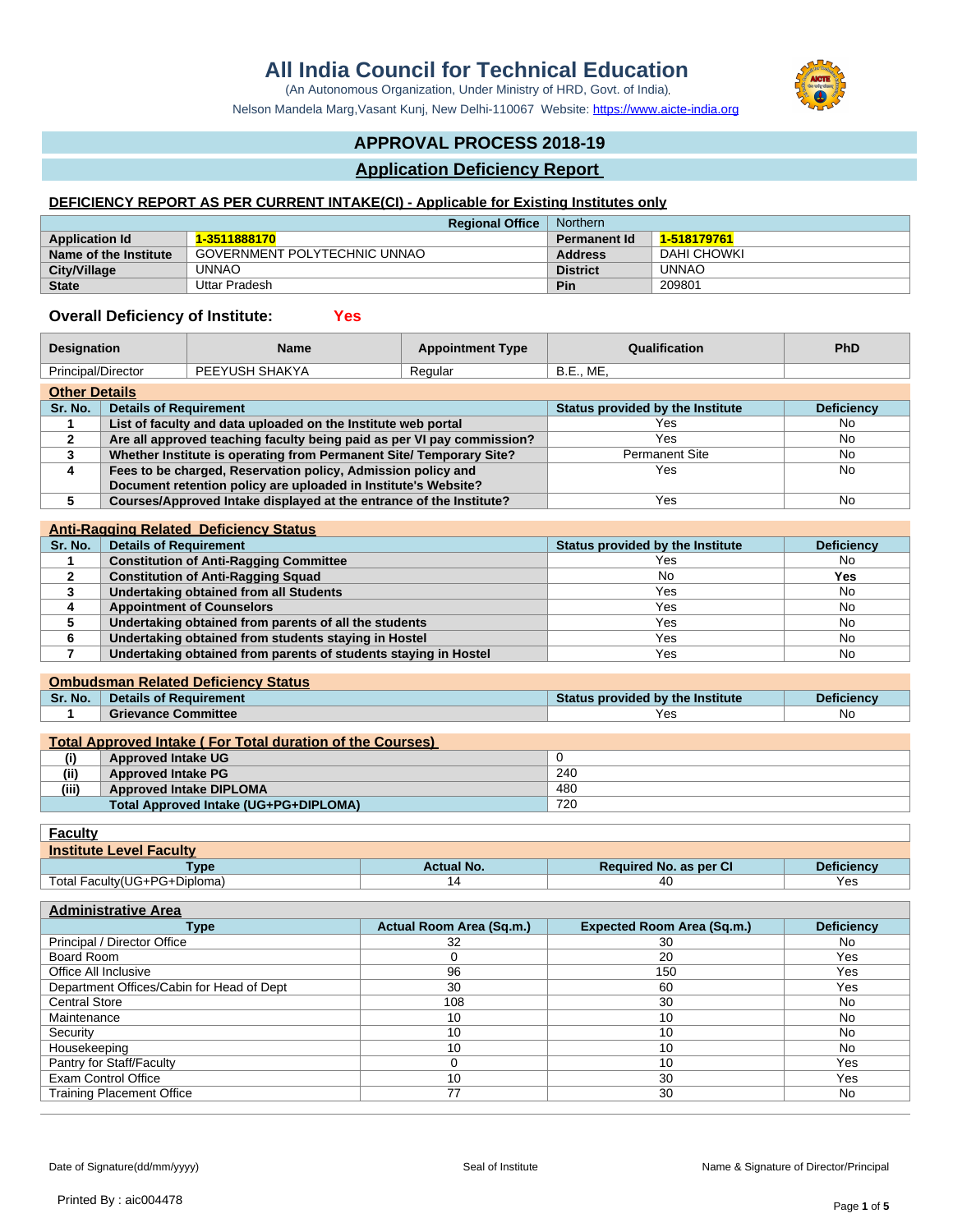### **Application Status: Submitted Application Sub-Status: Payment Not Applicable**





| <b>Computational Facilities</b> |           |                 |                   |  |  |
|---------------------------------|-----------|-----------------|-------------------|--|--|
| <b>Type</b>                     | Available | <b>Required</b> | <b>Deficiency</b> |  |  |
| Internet Bandwidth              |           | 16              | Yes               |  |  |
| <b>Printers</b>                 |           |                 | No                |  |  |
| A1 size Color Printers          |           |                 | No                |  |  |
| Legal Application S/W           |           | 20              | Yes               |  |  |
| Legal System S/W                |           |                 | No                |  |  |
| PCs to Student ratio            | 125       | 150             | Yes               |  |  |

| <b>Library Facilities</b>    |           |                 |                   |  |  |
|------------------------------|-----------|-----------------|-------------------|--|--|
| <b>Type</b>                  | Available | <b>Required</b> | <b>Deficiency</b> |  |  |
| Volumes                      | 3417      | 13925           | Yes               |  |  |
| <b>Titles</b>                | 683       | 2575            | Yes               |  |  |
| National Journals            |           | 19              | Yes               |  |  |
| Library Management Software  |           |                 | Yes               |  |  |
| <b>Reading Room Capacity</b> | 40        | 141             | Yes               |  |  |
| MultiMediaPC                 |           |                 | Yes               |  |  |

#### **Instructional Area-Common Facilities**

| <b>Type</b>            | Available | Required | Deficiencv |
|------------------------|-----------|----------|------------|
| Computer Center        | 248       | 150      | No         |
| Library & Reading Room | _         | 400      | Yes        |
| Language Laboratory    |           | 66       | ⁄es        |

# **Land Area Details**

| _________________         |                              |  |                   |  |  |
|---------------------------|------------------------------|--|-------------------|--|--|
| ⊺vpe                      | <b>Available</b><br>Required |  | <b>Deficiency</b> |  |  |
| Total Area of Land        | 12.54                        |  | Νo                |  |  |
| Maximum number of Pieces  |                              |  | N0                |  |  |
| Minimum per Piece of Area | 2.54                         |  | N0                |  |  |

| <b>ENGINEERING AND TECHNOLOGY / Existing Programme</b> |                      |                                   |                                     |                   |  |
|--------------------------------------------------------|----------------------|-----------------------------------|-------------------------------------|-------------------|--|
| <b>Type</b>                                            | Level                | <b>Actual Room</b><br>Area (Sqm.) | <b>Expected Room</b><br>Area (Sqm.) | <b>Deficiency</b> |  |
| Class Rooms - PG                                       | <b>POST GRADUATE</b> | 75                                | 66                                  | No.               |  |
| Laboratories-All                                       | UG/PG                |                                   | 252                                 | Yes               |  |
| Workshops - Basic                                      | UG/PG                | 200                               | 200                                 | No                |  |
| Drawing Halls                                          | UG/PG                | 150                               | 132                                 | No                |  |
| Seminar Hall                                           | UG/PG                | 150                               | 264                                 | Yes               |  |

| <b>ENGINEERING AND TECHNOLOGY-Diploma / Existing Programme</b> |                      |                                   |                                     |                   |
|----------------------------------------------------------------|----------------------|-----------------------------------|-------------------------------------|-------------------|
| <b>Type</b>                                                    | Level                | <b>Actual Room</b><br>Area (Sqm.) | <b>Expected Room</b><br>Area (Sqm.) | <b>Deficiency</b> |
| <b>ClassRooms</b>                                              | Diploma/Post Diploma | 601                               | 462                                 | No.               |
| <b>Tutorial Room</b>                                           | Diploma/Post Diploma | 120                               | 66                                  | N <sub>0</sub>    |
| Additional Workshop/Labs                                       | Diploma/Post Diploma |                                   |                                     | No.               |
| Laboratories                                                   | Diploma/Post Diploma | 1200                              | 990                                 | N <sub>0</sub>    |
| Workshops - Basic                                              | Diploma/Post Diploma | 200                               | 200                                 | No.               |
| Drawing Halls                                                  | Diploma/Post Diploma | 150                               | 132                                 | <b>No</b>         |
| Seminar Hall                                                   | Diploma/Post Diploma | 150                               | 132                                 | No                |

| <b>Other Facilities</b> |             |                     |                   |
|-------------------------|-------------|---------------------|-------------------|
| Sr. No.                 | <b>Type</b> | <b>Availabilitv</b> | <b>Deficiency</b> |
|                         |             |                     |                   |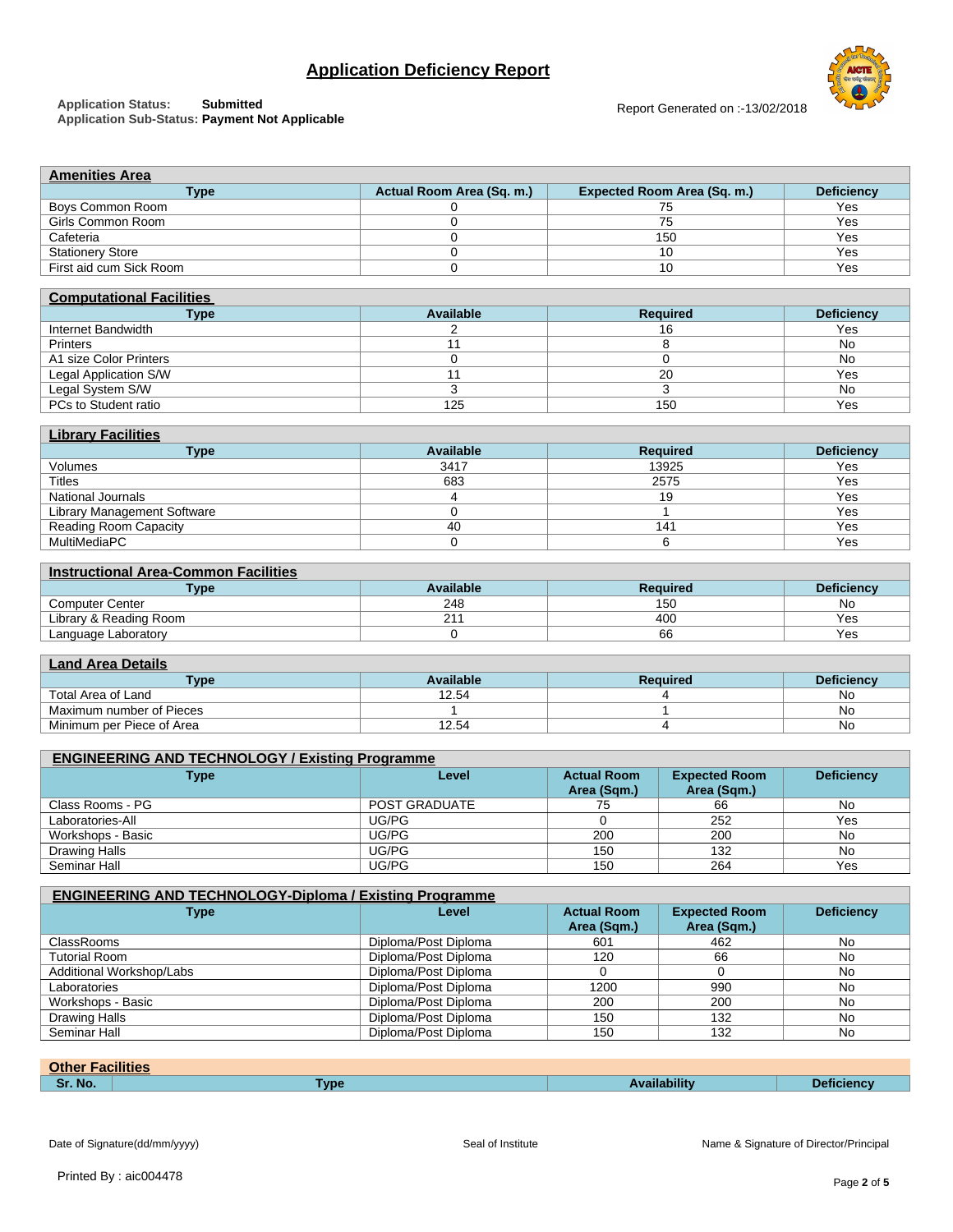#### **Application Status: Submitted Application Sub-Status: Payment Not Applicable**





|                | All Weather Approach (Motorised Road)                                                                                                                                           | Yes       | <b>No</b> |
|----------------|---------------------------------------------------------------------------------------------------------------------------------------------------------------------------------|-----------|-----------|
| $\overline{2}$ | <b>Barrier free Environment</b>                                                                                                                                                 | Yes       | <b>No</b> |
| 3              | <b>Electric Supply</b>                                                                                                                                                          | Yes       | <b>No</b> |
| 4              | General Insurance                                                                                                                                                               | Yes       | <b>No</b> |
| 5              | <b>Institution Web Site</b>                                                                                                                                                     | Yes       | <b>No</b> |
| 6              | Standalone Language Laboratory                                                                                                                                                  | Yes       | <b>No</b> |
| $\overline{7}$ | <b>Medical &amp; Counseling</b>                                                                                                                                                 | Yes       | <b>No</b> |
| 8              | Notice Boards                                                                                                                                                                   | Yes       | <b>No</b> |
| 9              | Potable Water Supply                                                                                                                                                            | Yes       | <b>No</b> |
| 10             | <b>Safety Provisions</b>                                                                                                                                                        | Yes       | <b>No</b> |
| 11             | Sewage Disposal System                                                                                                                                                          | Yes       | <b>No</b> |
| 12             | Telephone & FAX                                                                                                                                                                 | Yes       | <b>No</b> |
| 13             | <b>Vehicle Parking</b>                                                                                                                                                          | Yes       | <b>No</b> |
| 14             | <b>First Aid</b>                                                                                                                                                                | Yes       | <b>No</b> |
| 15             | Appointment of Student Counsellor                                                                                                                                               | Yes       | <b>No</b> |
| 16             | Establishment of Anti Ragging committee                                                                                                                                         | Yes       | <b>No</b> |
| 17             | Establishment of committee for SC/ST                                                                                                                                            | Yes       | <b>No</b> |
| 18             | Establishment of Internal Complaint Committee(ICC) As per section 4 of<br>SexualHarassment of Women at Workplace (Prevention, Prohibition and<br>Redressal) Act, 2013           | Yes       | <b>No</b> |
| 19             | Establishment of Grievance Redressal Committee in the Institute and<br>Appointment of OMBUDSMAN by the University                                                               | Yes       | <b>No</b> |
| 20             | Digital Payment for all Financial Transactions as per MHRD Directives                                                                                                           | Yes       | No        |
| 21             | Compliance of the National Academic Depository(NAD) as per MHRD<br><b>Directives</b>                                                                                            | <b>No</b> | Yes       |
| 22             | Display Board within the premises as well as in the Website of the<br>Institution Indicating the Feedback Facility of Students and Faculty available<br>in the AICTE Web Portal | Yes       | <b>No</b> |
| 23             | Implementing Food Safety and Standard Act, 2006 in the Institution                                                                                                              | Yes       | <b>No</b> |
| 24             | Copies of AICTE Approvals (LOA and EOA of subsequent years) obtained<br>since Inception of Institution till date shall be placed in the Website of the<br>Institution           | Yes       | <b>No</b> |
| 25             | Provision to watch MOOCS Courses through Swayam                                                                                                                                 | No        | Yes       |
| 26             | Implementation of Unnat Bharat Abhiyan                                                                                                                                          | <b>No</b> | Yes       |

# **DEFICIENCY REPORT AS PER INTAKE APPLIED FOR YEAR 2018-2019**

| <b>Computational Facilities</b>       |           |                 |                   |  |
|---------------------------------------|-----------|-----------------|-------------------|--|
| Type                                  | Available | <b>Required</b> | <b>Deficiency</b> |  |
| Internet Bandwidth-Applied Intake     |           | 32              | Yes               |  |
| Printers-Applied Intake               |           |                 | No                |  |
| A1 size Color Printers-Applied Intake |           |                 | No                |  |
| Legal Application S/W-Applied Intake  |           | 20              | Yes               |  |
| Legal System S/W-Applied Intake       |           |                 | No                |  |
| PCs to Student ratio-Applied Intake   | 125       | 150             | Yes               |  |

and a structure of the United States of the United States and Testament Control of the North Control of the North Control of the North Control of the North Control of the North Control of the North Control of the North Con 28 Group Insurance for Employees No. 28 Group Insurance for Employees No. 28 Group Insurance for Employees No. 29 Insurance for Students No. 2008 No. 2012 12:30 No. 2012 12:30 No. 2012 12:30 No. 2012 12:30 No. 2012 12:30 No 30 Applied membership-National Digital Library No No Yes 31 Implementation of Security Measures Yes No 32 Online Grievance Rederssal Mechanism Yes No

| <b>Library Facilities</b>    |                  |                 |                   |  |  |
|------------------------------|------------------|-----------------|-------------------|--|--|
| Type                         | <b>Available</b> | <b>Required</b> | <b>Deficiency</b> |  |  |
| Volumes                      | 3417             | 13925           | Yes               |  |  |
| <b>Titles</b>                | 683              | 2650            | Yes               |  |  |
| <b>National Journals</b>     |                  | 19              | Yes               |  |  |
| Library Management Software  |                  |                 | Yes               |  |  |
| <b>Reading Room Capacity</b> | 40               | 141             | Yes               |  |  |
| MultiMediaPC                 |                  |                 | Yes               |  |  |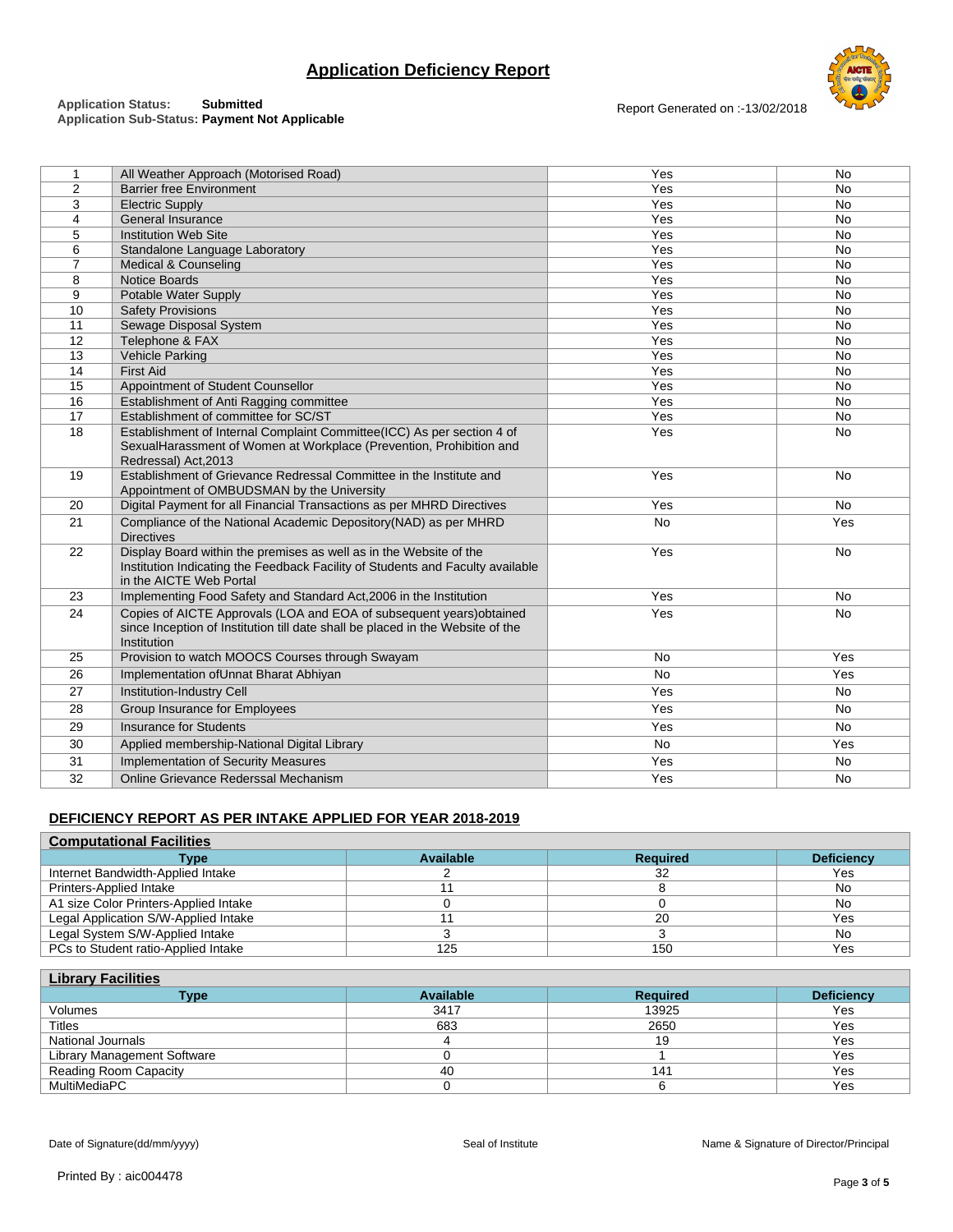| <b>ENGINEERING AND TECHNOLOGY / Existing Programme</b> |               |                    |                      |                   |
|--------------------------------------------------------|---------------|--------------------|----------------------|-------------------|
| <b>Type</b>                                            | Level         | <b>Actual Room</b> | <b>Expected Room</b> | <b>Deficiency</b> |
|                                                        |               | Area (Sqm.)        | Area (Sqm.)          |                   |
| Class Rooms - PG                                       | POST GRADUATE | 75                 | 99                   | Yes               |
| Laboratories-All                                       | UG/PG         |                    | 252                  | Yes               |
| Workshops - Basic                                      | UG/PG         |                    |                      | No                |
| Drawing Halls                                          | UG/PG         |                    |                      | No                |
| Seminar Hall                                           | UG/PG         |                    | 66                   | Yes               |

# **ENGINEERING AND TECHNOLOGY-Diploma / Existing Programme**

| Type                     | Level                | <b>Actual Room</b><br>Area (Sqm.) | <b>Expected Room</b><br>Area (Sqm.) | <b>Deficiency</b> |
|--------------------------|----------------------|-----------------------------------|-------------------------------------|-------------------|
| <b>ClassRooms</b>        | Diploma/Post Diploma | 601                               | 462                                 | No                |
| <b>Tutorial Room</b>     | Diploma/Post Diploma | 120                               | 66                                  | No                |
| Laboratories             | Diploma/Post Diploma | 1200                              | 1188                                | No                |
| Additional Workshop/Labs | Diploma/Post Diploma |                                   | 0                                   | No                |
| Workshops - Basic        | Diploma/Post Diploma | 200                               | 200                                 | No                |
| Drawing Halls            | Diploma/Post Diploma | 150                               | 132                                 | No                |
| Seminar Hall             | Diploma/Post Diploma | 150                               | 132                                 | No                |

#### **Note**

XX- No Rooms Available

DNA- Data Not Available / Insufficient Data

Blank Field-Data Not Entered

\* Laboratories required and Actual Number includes Total Number of Laboratories, Research Laboratories, and Additional WS/Labs for UG and PG courses, as applicable

^ Actual Number of Tutorial Rooms for Under Graduate includes the Number of Tutorial Rooms Available for PG, if applicable

\*\* Actual Number of Guest Rooms for Under Graduate includes the Actual Number of Guest Rooms Available for PG, if applicable

**\*\*\*** Actual Number of Kitchen for Under Graduate includes the Actual Number of Kitchen Available for PG, if applicable

\*\*\*Note :- All the Dates in the Report are in (dd/mm/yyyy) format